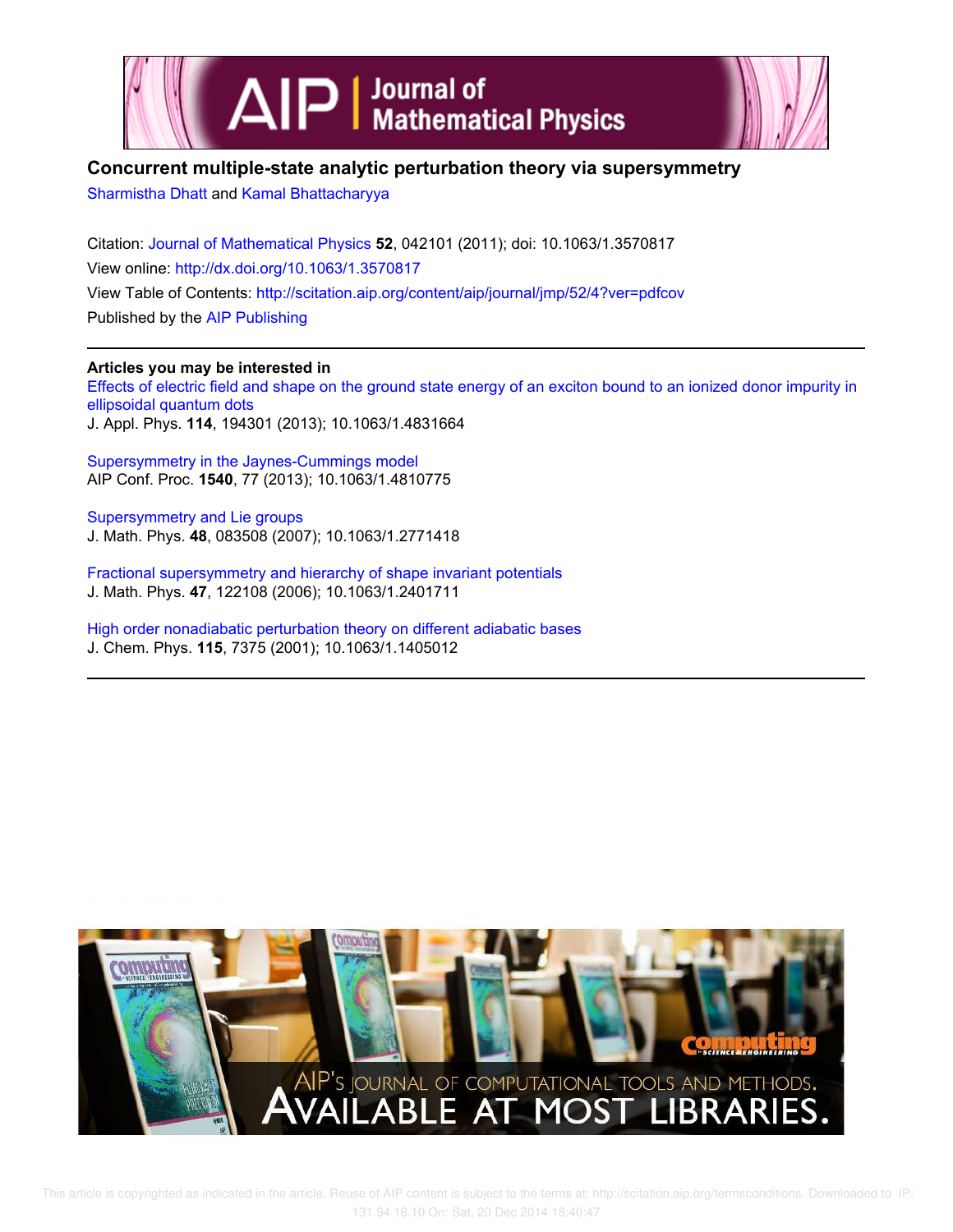## **Concurrent multiple-state analytic perturbation theory via supersymmetry**

Sharmistha Dhatt and Kamal Bhattacharyya<sup>a)</sup> *Department of Chemistry, University of Calcutta, Kolkata 700 009, India*

(Received 23 December 2010; accepted 3 March 2011; published online 5 April 2011)

Conventional nondegenerate perturbation theory for some *n*th state starts with the corresponding unperturbed state. The present formulation yields recursively perturbation expansions for any bound state using the sole information of the unperturbed ground state. Logarithmic perturbation theory is exploited along with supersymmetric quantum mechanics to achieve this end. As the method involves ground-state perturbations of a series of supersymmetric Hamiltonians, concern about nodal shifts of targeted excited states arises only at the ultimate step, thus, minimizing considerably the labor of clumsy computations involved in dealing with excited states.  $© 2011$ *American Institute of Physics*. [doi:10.1063/1.3570817]

Given a solvable eigenvalue problem

$$
h_0 \phi_n = \varepsilon_n \phi_n,\tag{1}
$$

perturbation theory sets out to find approximate solutions of  $E_n$  and  $\psi_n$  in

$$
(h_0 + \lambda \upsilon)\psi_n = E_n \psi_n \tag{2}
$$

in the form of Taylor expansions in  $\lambda$ . This is typically the strategy through which the Rayleigh– Schrödinger perturbation theory in quantum mechanics<sup>1-4</sup> is developed. However, the theory tackles each given stationary state  $\psi_n$  and the corresponding energy  $E_n$  at a time. This feature continues to be true for other versions of perturbation theories<sup>5,6</sup> as well. Also, there is no way to connect results for two different states; hence, the knowledge of correction terms for one state cannot be used in anyway to estimate the same for another one. On the other hand, we know that the outcomes of perturbation theory, summed to infinite orders, are equivalent to those of linear variations with basis functions  $\{\phi_i\}$  that are eigenfunctions of  $h_0$ . We also know that the variational route yields results for all the states at a time, unlike perturbation theory. Therefore, it would be nice to seek if there exists at all an avenue that allows perturbative corrections to be had for any number of states simultaneously. Fortunately, we have found one such that starts with the ground state and requires no other extra information.

To proceed, we choose a useful variant of the Rayleigh–Schrödinger formulation, called the logarithmic perturbation theory (LPT)  $^{7-15}$  In LPT, one first transforms the Schrödinger eigenvalue equation to a nonlinear Riccati form and then develops a perturbative treatment.<sup>7,8</sup> Interest on LPT really grew around the 1980s when, for varying problems reducible to one dimension, it was found to be very convenient.<sup>9, 10</sup> Here, one bypasses the "sum-over-states" representations and integral evaluations in the energy- and wave function-correction terms. Although the method was initially developed for the ground state, approaches soon followed to deal with excited states.<sup>11–13</sup> Nevertheless, the prevalent schemes required an integration step to evaluate energy corrections or corrections to nodal point shifts. Later, we formulated a simpler route<sup>14</sup> that avoided such an exercise, clarified some earlier discrepancies,<sup>13</sup> offered perturbation series for properties directly and simplified excited-state calculations. Further applications followed soon.<sup>15</sup>

0022-2488/2011/52(4)/042101/7/\$30.00 **52**, 042101-1 -

<sup>C</sup> 2011 American Institute of Physics

a) Author to whom correspondence should be addressed. Electronic mail: pchemkb@yahoo.com.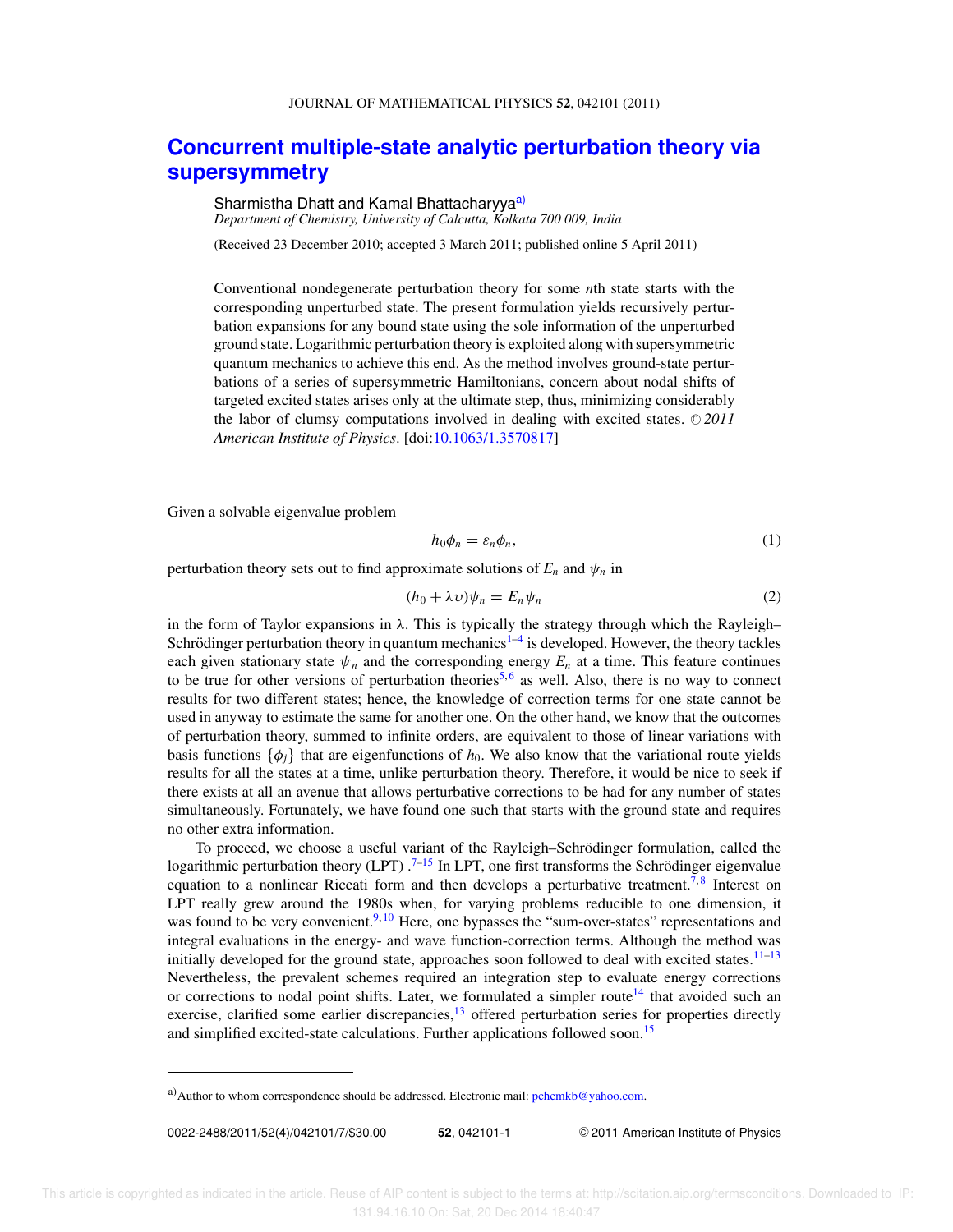The basic idea of supersymmetry (SUSY) (Ref. 16) has been found useful in several areas of nonrelativistic quantum mechanics.<sup>17, 18</sup> Its connection with the Riccati form is also apparent. Therefore, it seemed to us that LPT could somehow be linked up with SUSY theory to achieve our end in a natural way, as outlined below.

We consider the Schrödinger energy-eigenvalue equation in one dimension  $(x)$ , with  $h = 2\pi$ , *m*  $=$   $\frac{1}{2}$ , and real potentials. The unperturbed problem,  $h_0\phi_n = \varepsilon_n\phi_n$ , is then

$$
-\phi_n'' + (\upsilon_0 - \varepsilon_n)\phi_n = 0,\tag{3}
$$

that may be rewritten as

$$
\theta_n^2 + \theta_n' + \varepsilon_n - \nu_0 = 0,\tag{4}
$$

where  $\theta_n = \phi'_n / \phi_n$ . The perturbed problem likewise simplifies to

$$
-\psi_n'' + (\upsilon_0 + \lambda \upsilon - E_n)\psi_n = 0. \tag{5}
$$

Both  $E_n$  and  $\psi_n$  are expandable in powers of  $\lambda$ , and the interest is to find the expansion coefficients. For convenience, however, we designate the perturbed problem as

$$
H_0 \psi_{0n} = E_{0n} \psi_{0n}.
$$
 (6)

The total potential in  $H_0$  is symbolized by  $V_0$ , where  $V_0 = v_0 + \lambda v$ . We now rewrite (6) in the Riccati form

$$
\chi_{0n}^2 + \chi_{0n}' + E_{0n} - V_0 = 0 \tag{7}
$$

by defining the ratio  $\psi'_{0n}/\psi_{0n} = \chi_{0n}$ , where the prime refers to differentiation with respect to *x*. We now expand the quantities of interest in terms of the perturbation parameter  $λ$ :

$$
E_{0n} = E_{0n0} + \lambda E_{0n1} + \lambda^2 E_{0n2} + ..., \nV_0 = \nu_0 + \lambda \nu, \n\chi_{0n} = \chi_{0n0} + \lambda \chi_{0n1} + \lambda^2 \chi_{0n2} + ...
$$
\n(8)

Putting the above expansions in (7), and equating terms of a fixed power of  $\lambda$ , we obtain the LPT equations of various orders. $8$  The most convenient way to solve these equations is to suppose polynomial forms for  $\chi_{0nj}(j \neq 0)$  at the onset, whose coefficients are determined by satisfying each of the above equations. This route yields simultaneously the energy corrections, without quadratures.<sup>14</sup> However, such a scheme is best suited for the ground state. In case of excited states, we have found it expedient<sup>14</sup> to write

$$
\psi_{0n} = f_{0n} \exp[g_{0n}], \qquad (9)
$$

where the prefactor  $f_{0n}$  is a polynomial that takes account of the nodes, while the exponential part determines the overall behavior. Obviously, in LPT we need to use expansions of both  $f_{0n}$  and  $g'_{0n}$  in place of  $\chi_{0n}$  in (8), An order-by-order relationship of the latter with  $f_{0n}$  and  $g'_{0n}$  is known.<sup>14</sup>

In the present approach, we proceed to define a series of eigenvalue problems, in addition to  $(6)$ , given by

$$
H_j \psi_{jn} = E_{jn} \psi_{jn}, \quad j = 1, 2, ..., \tag{10}
$$

where the potential parts  $V_j$  in Hamiltonians  $H_j$  are estimated recursively as

$$
V_1 = V_0 - 2\chi'_{00},
$$
  
\n
$$
V_2 = V_1 - 2\chi'_{10}, ...,
$$
\n(11)

and

$$
\chi_{jn}=\psi'_{jn}/\psi_{jn}.
$$

Note that  $(10)$  can be cast in the Riccati form too:

$$
\chi_{jn}^2 + \chi_{jn}' + E_{jn} - V_j = 0.
$$
 (12)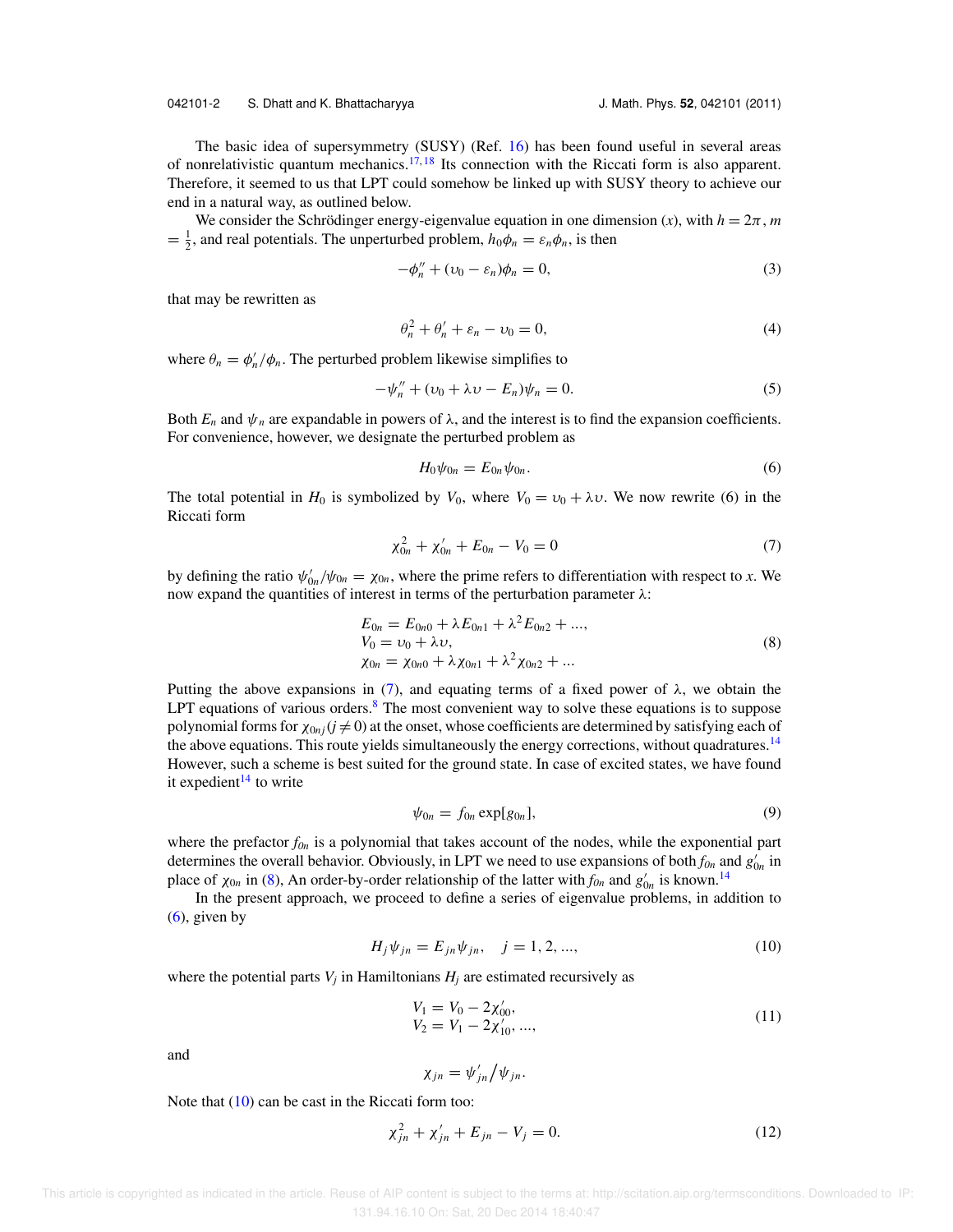Since  $V_j$  and  $V_{j-1}$  are the two SUSY partner potentials, SUSY theory guarantees that

$$
E_{j0} = E_{0j},
$$
\n(13)

$$
-(d/dx + \chi_{j0}) \psi_{(j+1)n} \sim \psi_{j(n+1)}, \tag{14}
$$

where normalization is relegated for convenience. Now, we are in a position to outline the basic steps of our endeavor.

Start a perturbation theory for the ground state  $(n = 0)$  of the parent Hamiltonian with (7) using expansions (8) and the knowledge of (4). This yields  $\chi_{00}$  to some desired order, say  $\lambda^k$ . Employ the same to get  $V_1$  in (11) to  $O(\lambda^k)$ . Put expansions similar to (8) in (12) to obtain  $\chi_{10}$  correct up to  $O(\lambda^k)$ . This gives  $V_2$  to  $O(\lambda^k)$ . Employ (12) for  $j = 2$  and  $n = 0$  now. The process thus continues. We get a set of ground states in the form of  $\{\chi_{j0}\}$  for the SUSY partner Hamiltonians  $H_j$ . At the last step, we revert to excited states of  $H_0$  by employing  $(14)$  and then rearrange them in keeping with  $(9)$ .

A few important points are now in order. First, only the information of unperturbed ground state is required in the overall process. Second, each perturbation expansion is aimed at getting some ground state and hence LPT need not bother about nodes. Third, the association (13) at each  $\lambda$  implies that the correction terms would obey

$$
E_{j0k} = E_{0jk}.\tag{15}
$$

Fourth, the route to get back  $\chi_{0n}$  from  $\chi_{n0}$  is accomplished through (14), rewritten more conveniently as

$$
\chi_{j(n+1)} = \chi_{(j+1)n} + \frac{(\chi'_{(j+1)n} + \chi'_{j0})}{\chi_{(j+1)n} + \chi_{j0}}.
$$
\n(16)

Finally, after getting a specific  $\chi_{0n}$ , we extract<sup>14</sup> separately the perturbation series for both  $f_{0n}$  and  $g'_{0n}$ .

*Example 1:* We demonstrate the workability by first choosing the quartic anharmonic oscillator problem<sup>19,20</sup> for which  $\theta_0 = -x$ ,  $v_0 = x^2$ ,  $\varepsilon_0 = 1$ , and  $v = x^4$ . For brevity, we display the results up to the fifth order in  $\lambda$ , first for the ground states of  $H_j$ ,  $j = 0, 1, 2$ , and 3. This allows us to proceed up to the third excited state of *H*<sup>0</sup> and demonstrates the smoothness of the strategy. Of course, one can go beyond.

The perturbation  $v = x^4$  yields  $\chi_{000} = -x$  and

$$
\chi_{001} = -\frac{3x}{4} - \frac{x^3}{2},
$$
  
\n
$$
\chi_{002} = \frac{21x}{16} + \frac{11x^3}{16} + \frac{x^5}{8},
$$
  
\n
$$
\chi_{003} = -\frac{333x}{64} - \frac{45x^3}{16} - \frac{21x^5}{32} - \frac{x^7}{16},
$$
  
\n
$$
\chi_{004} = \frac{30885x}{1024} + \frac{8669x^3}{512} + \frac{1159x^5}{256} + \frac{163x^7}{256} + \frac{5x^9}{128},
$$
 and  
\n
$$
\chi_{005} = -\frac{916731x}{4096} - \frac{33171x^3}{256} - \frac{19359x^5}{512} - \frac{823x^7}{128} - \frac{319x^9}{512} - \frac{7x^{11}}{256}.
$$

The energy series comes out as

$$
E_{00} = 1 + \frac{3}{4}\lambda - \frac{21}{16}\lambda^2 + \frac{333}{64}\lambda^3 - \frac{30\,885}{1024}\lambda^4 + \frac{916\,731}{4096}\lambda^5 - \dots
$$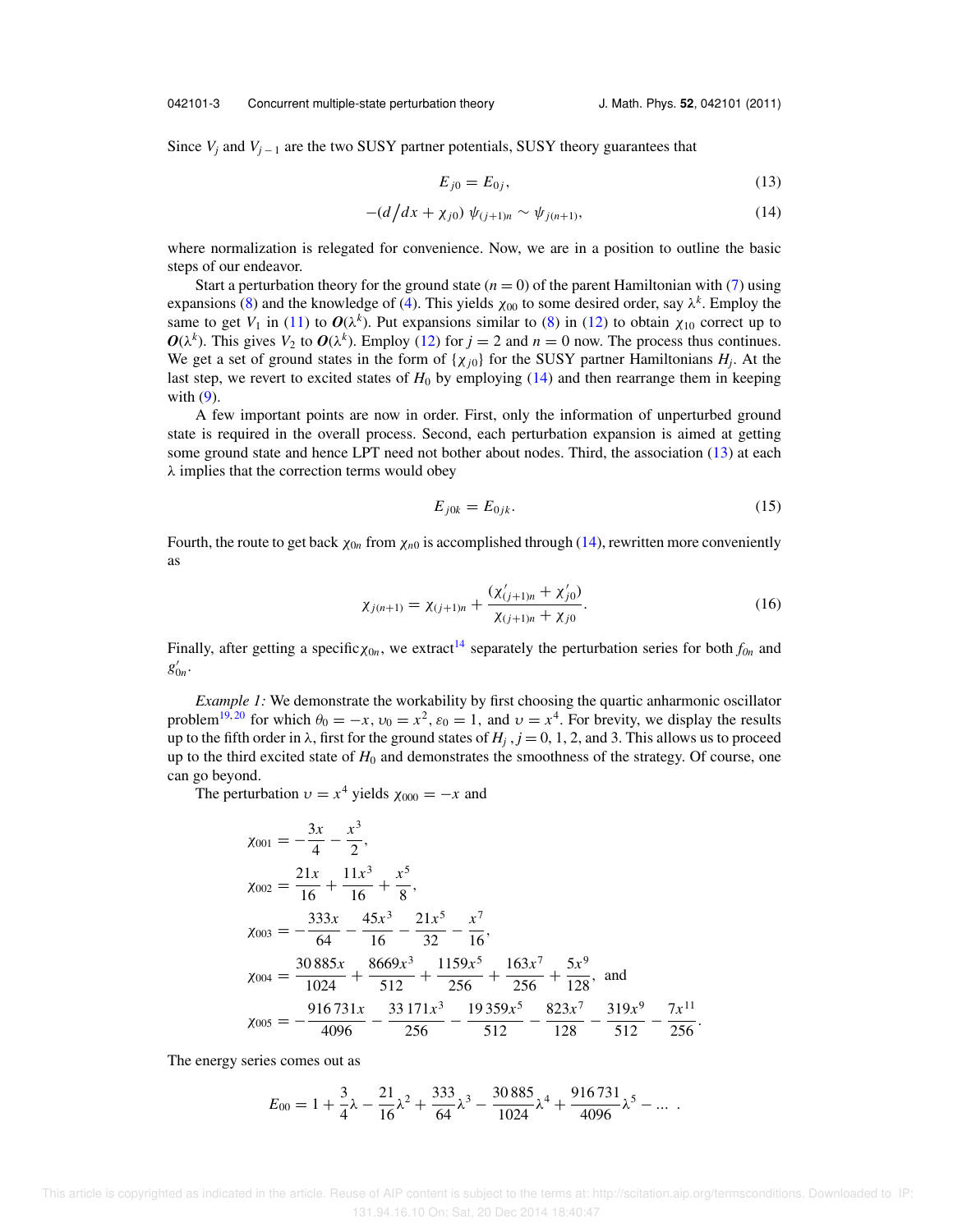Using the above results, we can quickly solve for { $\chi_{10j}$ }. We get  $\chi_{100} = -x$  and

$$
\chi_{101} = -\frac{9x}{4} - \frac{x^3}{2},
$$
\n
$$
\chi_{102} = \frac{123x}{16} + \frac{33x^3}{16} + \frac{x^5}{8},
$$
\n
$$
\chi_{103} = -\frac{3249x}{64} - \frac{267x^3}{16} - \frac{63x^5}{32} - \frac{x^7}{16},
$$
\n
$$
\chi_{104} = \frac{458715x}{1024} + \frac{86493x^3}{512} + \frac{6913x^5}{256} + \frac{489x^7}{256} + \frac{5x^9}{128},
$$
 and\n
$$
\chi_{105} = \frac{-19471023x}{4096} - \frac{63291x^3}{32} - \frac{194913x^5}{512} - \frac{4921x^7}{128} - \frac{957x^9}{512} - \frac{7x^{11}}{256}.
$$

The energy series is obtained as

$$
E_{10} = 3 + \frac{15}{4}\lambda - \frac{165}{16}\lambda^2 + \frac{3915}{64}\lambda^3 - \frac{520485}{1024}\lambda^4 + \frac{21304485}{4096}\lambda^5 - \dots
$$

Utilizing  $\chi_{00}$  and  $\chi_{10}$ , we get the expansion for the ground state of *H*<sub>2</sub>, with  $\chi_{200} = -x$ . Results are

$$
\chi_{201} = -\frac{15x}{4} - \frac{x^3}{2},
$$
\n
$$
\chi_{202} = \frac{327x}{16} + \frac{55x^3}{16} + \frac{x^5}{8},
$$
\n
$$
\chi_{203} = -\frac{12915x}{64} - \frac{711x^3}{16} - \frac{105x^5}{32} - \frac{x^7}{16},
$$
\n
$$
\chi_{204} = \frac{2597055x}{1024} + \frac{345775x^3}{512} + \frac{18421x^5}{256} + \frac{815x^7}{256} + \frac{5x^9}{128},
$$
 and\n
$$
\chi_{205} = -\frac{151223085x}{4096} - \frac{2894937x^3}{256} - \frac{780975x^5}{512} - \frac{13117x^7}{128} - \frac{1595x^9}{512} - \frac{7x^{11}}{256},
$$

and

$$
E_{20} = 5 + \frac{39}{4}\lambda - \frac{615}{16}\lambda^2 + \frac{20079}{64}\lambda^3 - \frac{3576255}{1024}\lambda^4 + \frac{191998593}{4096}\lambda^5 - \dots
$$

Likewise, the above results are used to solve for { $\chi_{30j}$ } and we get  $\chi_{300} = -x$ ,

$$
\chi_{301} = -\frac{21x}{4} - \frac{x^3}{2},
$$
\n
$$
\chi_{302} = \frac{633x}{16} + \frac{77x^3}{16} + \frac{x^5}{8},
$$
\n
$$
\chi_{303} = -\frac{33831x}{64} - \frac{1377x^3}{16} - \frac{147x^5}{32} - \frac{x^7}{16},
$$
\n
$$
\chi_{304} = \frac{9011265x}{1024} + \frac{907485x^3}{512} + \frac{35683x^5}{256} + \frac{1141x^7}{256} + \frac{5x^9}{128},
$$
 and\n
$$
\chi_{305} = -\frac{681755697x}{4096} - \frac{2520897x^3}{64} - \frac{2051217x^5}{512} - \frac{25411x^7}{128} - \frac{2233x^9}{512} - \frac{7x^{11}}{256},
$$
\nand\n
$$
E_{30} = 7 + \frac{75}{4}\lambda - \frac{1575}{16}\lambda^2 + \frac{66825}{64}\lambda^3 - \frac{15184575}{1024}\lambda^4 + \frac{1024977375}{4096}\lambda^5 - \dots
$$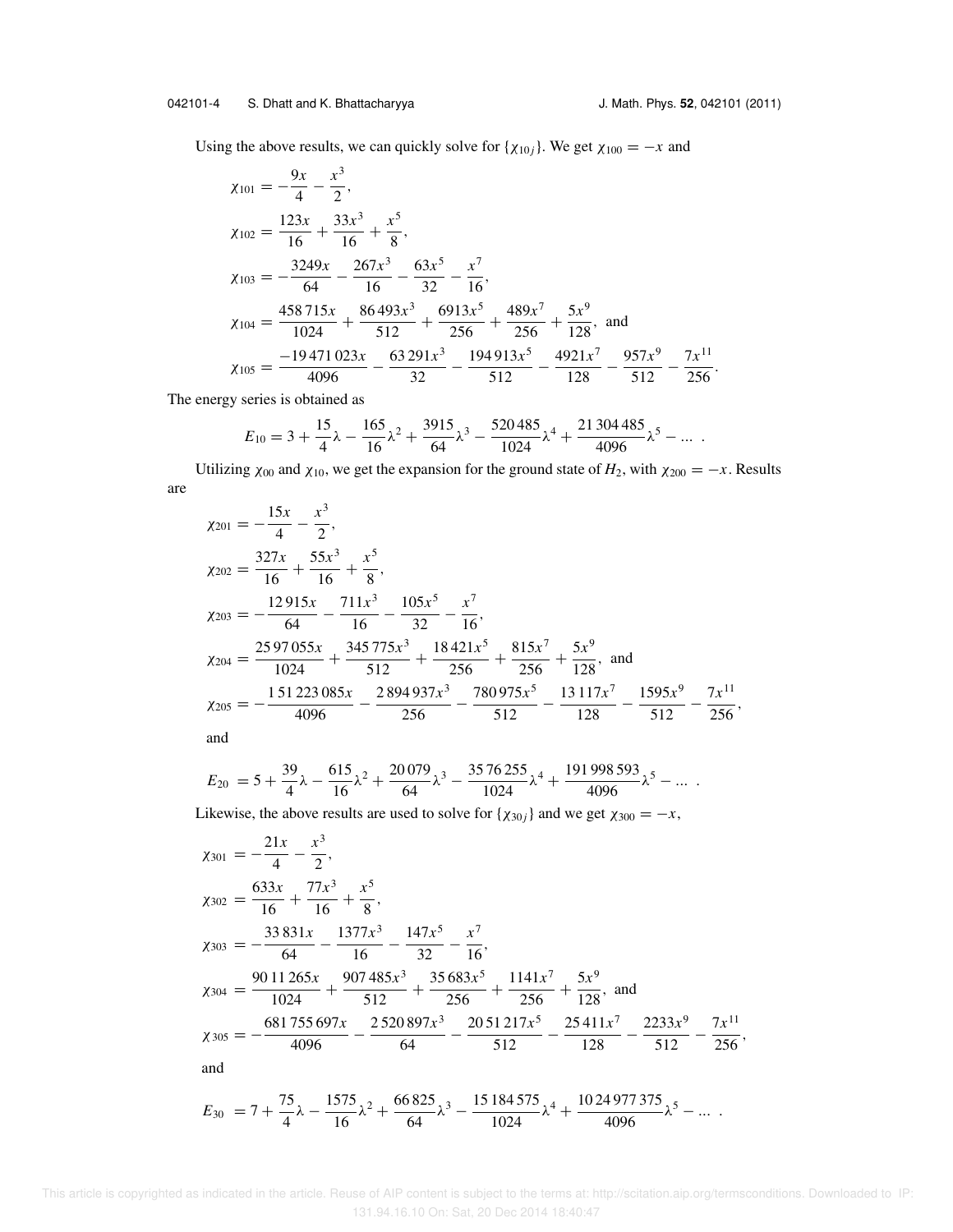Excited states of the parent *H*<sub>0</sub> are next obtained via (16). The simplest is to get  $\chi_{01}$  from  $\chi_{10}$  and  $\chi_{00}$ . Then, in accordance with (9), we separate the nodal and exponential parts. Here, by symmetry, no nodal shift occurs. We find  $f_{01} = x$  and

$$
g'_{010} = -x,
$$
  
\n
$$
g'_{011} = -\frac{5x}{4} - \frac{x^3}{2},
$$
  
\n
$$
g'_{012} = \frac{55x}{16} + \frac{17x^3}{16} + \frac{x^5}{8},
$$
  
\n
$$
g'_{013} = -\frac{1305x}{64} - \frac{103x^3}{16} - \frac{31x^5}{32} - \frac{x^7}{16},
$$
  
\n
$$
g'_{014} = \frac{173495x}{1024} + \frac{28269x^3}{512} + \frac{2437x^5}{256} + \frac{233x^7}{256} + \frac{5x^9}{128},
$$
 and  
\n
$$
g'_{015} = -\frac{7101495x}{4096} - \frac{187391x^3}{256} - \frac{56061x^5}{512} - \frac{1629x^7}{128} - \frac{445x^9}{512} - \frac{7x^{11}}{256}.
$$

For the second excited state, we need to use  $\chi_{20}$ ,  $\chi_{10}$ , and  $\chi_{00}$ . Thus, one obtains  $\chi_{02}$ from which follows

$$
f_{02} = (2x^2 - 1) + 2\lambda - \frac{191}{16}\lambda^2 + \frac{6697}{64}\lambda^3 - \frac{1183907}{1024}\lambda^4 + \frac{61616025}{4096}\lambda^5 - \dots
$$
  
\n
$$
g'_{020} = -x,
$$
  
\n
$$
g'_{021} = -\frac{7x}{4} - \frac{x^3}{2},
$$
  
\n
$$
g'_{022} = \frac{107x}{16} + \frac{23x^3}{16} + \frac{x^5}{8},
$$
  
\n
$$
g'_{023} = -\frac{3467x}{64} - \frac{187x^3}{16} - \frac{41x^5}{32} - \frac{x^7}{16},
$$
  
\n
$$
g'_{024} = \frac{617539x}{1024} + \frac{67967x^3}{512} + \frac{4225x^5}{256} + \frac{303x^7}{256} + \frac{5x^9}{128},
$$
 and  
\n
$$
g'_{025} = -\frac{33389117x}{4096} - \frac{252491x^3}{128} - \frac{125883x^5}{256} - \frac{2729x^7}{128} - \frac{571x^9}{512} - \frac{7x^{11}}{256}.
$$

Results for the third excited state ( $\chi_{03}$ ), found through  $\chi_{30}$ ,  $\chi_{20}$ ,  $\chi_{10}$ , and  $\chi_{00}$ , are finally rearranged to yield

$$
f_{03} = (2x^3 - 3x) + 9x\lambda - \frac{1215x}{16}\lambda^2 + \frac{57591x}{64}\lambda^3 - \frac{13308003x}{1024}\lambda^4 + \frac{882448749x}{4096}\lambda^5 - \dots
$$
  
\n
$$
g'_{030} = -x,
$$
  
\n
$$
g'_{031} = -\frac{9x}{4} - \frac{x^3}{2},
$$
  
\n
$$
g'_{032} = \frac{177x}{16} + \frac{29x^3}{16} + \frac{x^5}{8},
$$
  
\n
$$
g'_{033} = -\frac{7335x}{64} - \frac{297x^3}{16} - \frac{51x^5}{32} - \frac{x^7}{16},
$$
  
\n
$$
g'_{034} = \frac{1656345x}{1024} + \frac{135359x^3}{512} + \frac{6523x^5}{256} + \frac{373x^7}{256} + \frac{5x^9}{128},
$$
 and  
\n
$$
g'_{035} = -\frac{112222881x}{4096} - \frac{298851x^3}{64} - \frac{240153x^5}{512} - \frac{4123x^7}{128} - \frac{697x^9}{512} - \frac{7x^{11}}{256}.
$$

 This article is copyrighted as indicated in the article. Reuse of AIP content is subject to the terms at: http://scitation.aip.org/termsconditions. Downloaded to IP: 131.94.16.10 On: Sat, 20 Dec 2014 18:40:47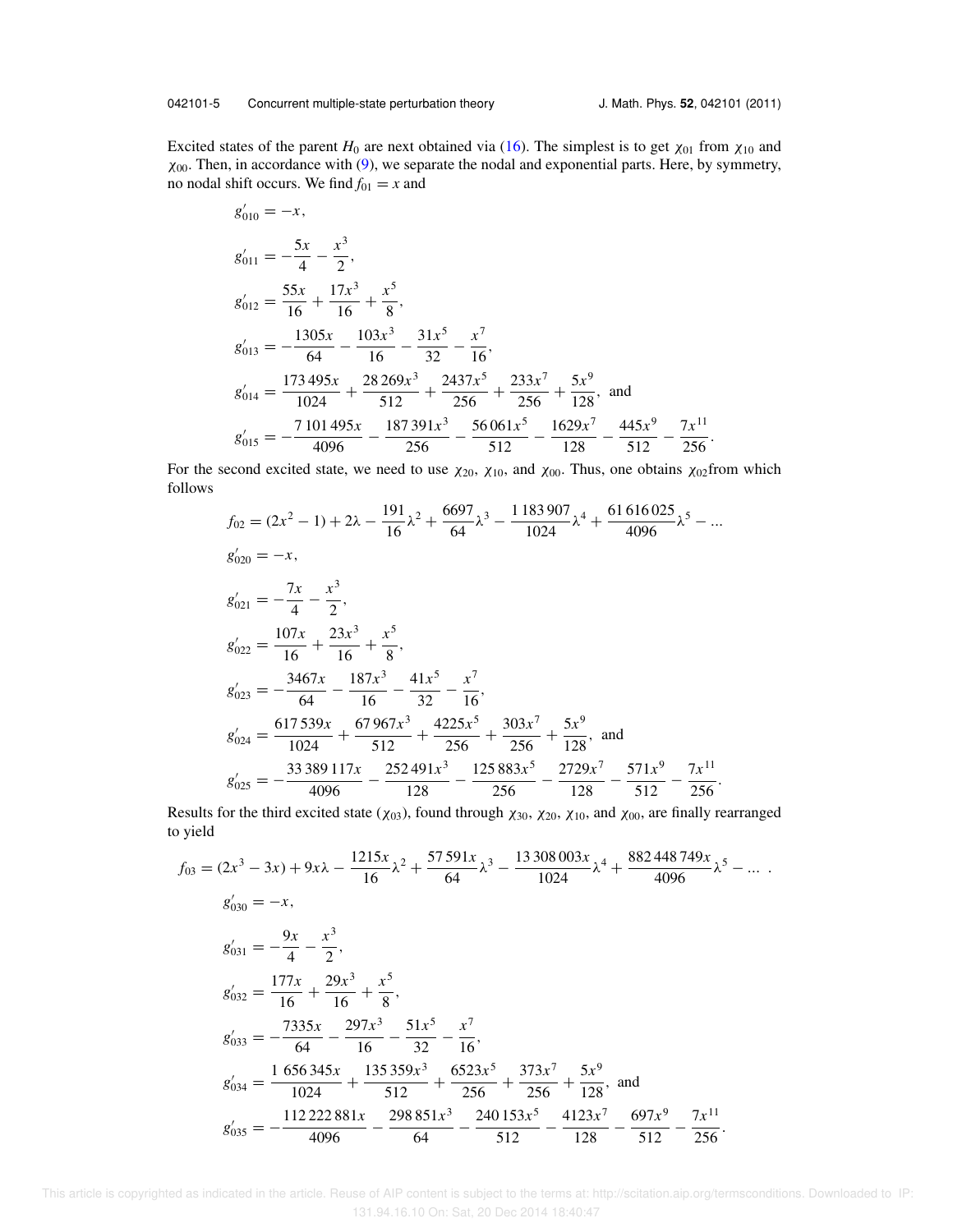All the above results for energy corrections, in view of  $(15)$ , agree with earlier works.<sup>19, 20</sup> However, only a few data for LPT corrections  $g'_{0nk}$  could be checked against the available<sup>11–15</sup> ones. The primary reason for meager existing records is the complexity in dealing with terms *f*0*nk* from the beginning. This is avoided nicely in our recipe.

*Example 2:* We next choose the spiked oscillator problem,<sup>21,22</sup> with  $v = 1/x^2$ , defined in the domain  $[0, \infty)$ . Here, a remarkable feature is that the corrections are summable for the ground state.<sup>14</sup> So, one gets closed-form results for the quantities sought. More surprising is that the exact summability of the perturbation series for each of the SUSY partners continues to hold. This makes the eigenstates of  $H_0$  obtainable in closed forms too. Specifically, starting from  $\theta_0 = -x + 1/x$ ,  $v_0$  $=x^2$ , and  $\varepsilon_0 = 3$ , we find first that

$$
\chi_{00} = -x + \beta/x, \ E_{00} = 1 + 2\beta,
$$
 (17)

with

$$
\beta = \frac{1 + \sqrt{1 + 4\lambda}}{2}.\tag{18}
$$

Using (17), one can proceed stepwise as above, and obtain the summable SUSY partner states in the form

$$
\begin{aligned} \chi_{10} &= -x + (\beta + 1)/x, \ E_{10} = 5 + 2\beta; \\ \chi_{20} &= -x + (\beta + 2)/x, \ E_{20} = 9 + 2\beta; \end{aligned} \tag{19}
$$

etc. The inherent symmetry of the problem is quite apparent now. By employing (19) in (14), it is easy to evaluate the actual wave functions for the first two excited states as

$$
\psi_{01} = [2x^2 - (2\beta + 1)]x^{\beta} \exp[-x^2/2];
$$
  
\n
$$
\psi_{02} = [4x^4 - 4x^2(2\beta + 3) + (2\beta + 3)(2\beta + 1)]x^{\beta} \exp[-x^2/2].
$$
\n(20)

For any state, the true perturbation corrections can be found by expanding  $\beta$  in (18) in powers of  $\lambda$ . Convergence, however, is ensured as long as  $|\lambda| < 1/4$ . One may further note that the preexponential parts in (20) reduce to the desired odd Hermite polynomials as  $\lambda \to 0$  whence  $\beta = 1$ . The process may continue for still higher states easily. However, the labor involved in getting (20) from the corresponding unperturbed state via conventional LPT is quite cumbersome. Results (20) are not previously known either.

In summary, we have first found that the present formulation capably furnishes perturbation series for any excited state of  $H_0$  starting from the ground state of  $h_0$ . Since Schrödinger's introduction of perturbation theory in 1926, there exists no way of getting perturbation corrections for some *n*th eigenstate starting from the sole information of the ground unperturbed state. We have shown here that such a wonderful route is available. To obtain results up to some *n*th excited state, we need *n* auxiliary SUSY partner Hamiltonians *H<sup>j</sup>* and their perturbation series for ground states. All calculations are simple, analytic, and involve terms up to a fixed order in  $\lambda$ . Second, excited-state calculations via LPT are plagued with various difficulties, particularly, in respect of changes of nodal structures. References 11–13 reveal the painstaking efforts (e.g., idea of ghost states, etc.) made in this issue. Although we have considerably simplified it later,  $^{14}$  the need of two separate expansions, one for the exponential part and the other for the nodal structure, could not be eliminated. The present work shows how simply one can tackle these cases. Only at the final step, the nodal changes show up and one need not bother about two separate expansions at each step. This is a definite advantage in LPT that has not been explored before. Third, our work rests mainly on the principles of SUSY, as applied to nonrelativistic quantum mechanics. While a lot of work has been done on SUSY, here we have probably exploited its full strength to notice that, by deliberately avoiding linear-space properties, one may sometimes gain a lot more, as has sometime been emphasized.<sup>23</sup> Strengths of both the SUSY theory and LPT are quite apparent in this context. Finally, bound-state variation method has been enriched considerably by invoking SUSY in course of studies in excited-state